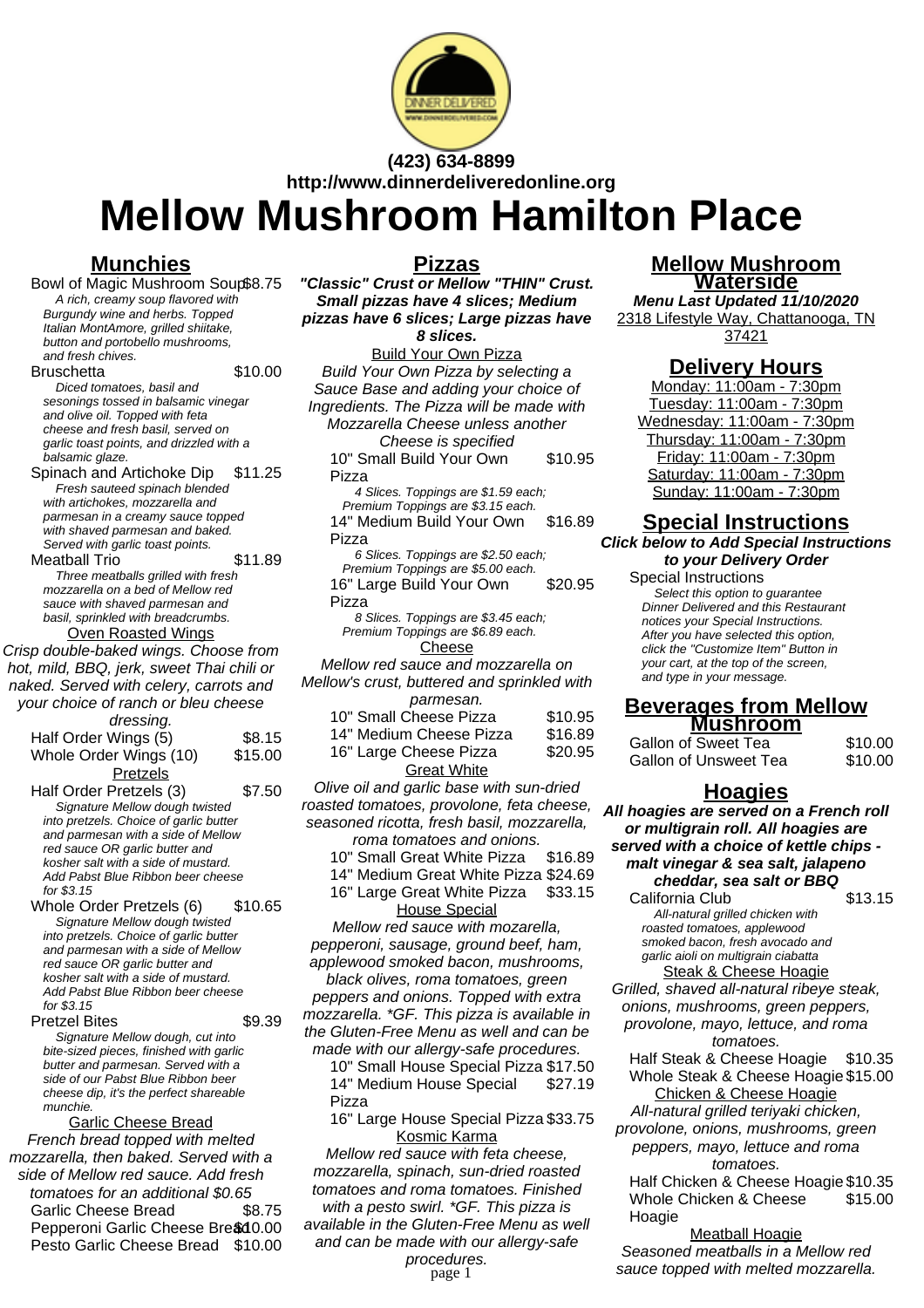# **Salads**

House Salad Spring mix and romaine with roma tomatoes, cucumbers, black olives and onions topped with shaved parmesan. We suggest balsamic vinaigrette with this salad. 'Lil House Salad \$5.00 Regular House Salad \$8.15 Greek Salad Romaine and iceberg lettuce, shredded carrots, red cabbage, onions, cucumbers, green peppers, mushrooms, feta cheese, kalamata olives, roma tomatoes, pepperoncini and banana peppers. Lil Size Greek Salad \$8.75<br>Regular Size Greek Salad \$13.15 Regular Size Greek Salad Enlightened Spinach Salad A Bed of Fresh Spinach topped with Dried Cherries, Apples, Homemade Candied Pecans, and Feta Cheese. Add all-natural chicken or applewood-smoked bacon for an additional charge. 'Lil Size Enlightened Spinach \$8.15 Salad Regular Size Enlightened Spinach Salad \$12.19 The Elevated Cobb Salad A higher order of salad made with antibiotic-free Springer Mountain Farms chicken, applewood-smoked bacon, fresh avocado, crumbled bleu cheese and sliced Roma tomatoes on a bed of chopped romaine lettuce.Â The Elevated Cobb Salad \$14.39 Caesar Salad Romaine lettuce tossed with Caesar dressing and topped with shaved parmesan and house-made croutons. Add all-natural chicken or applewood smoked bacon for an additional charge. 'Lil Size Caesar Salad \$6.25 Regular Size Caesar Salad \$10.00 Build Your Own Salad Your choice of base plus three ingredients. Base choices are: Lettuce Blend (romaine and iceberg lettuce, shredded carrots and red cabbage), Romaine, Spinach, or Spring mix. Customize to your taste with additional cheeses and fresh ingredients for \$2.19/\$4.38 each. Build Your Own Salad \$10.00

#### **Extra Salad Dressings**

| Side Cup of Signature        | \$0.65 |
|------------------------------|--------|
| <b>Esperanza Dressing</b>    |        |
| Side Cup of Ranch Dressing   |        |
| Side Cup of Blue Cheese      | \$0.65 |
| Dressing                     |        |
| Side Cup of Balsamic         | \$0.65 |
| <b>Vinaigrette Dressing</b>  |        |
| Side Cup of Caesar Dressing  | \$0.65 |
| Side Cup of Herb Vinaigrette | \$0.65 |
| Dressing                     |        |
|                              |        |

# **Condiments**

Side Cup of Red Sauce \$0.65 Side Cup of Turbodog Beer \$3.15

10" Small Kosmic Karma Pizza \$16.89 14" Medium Kosmic Karma Pizza \$24.69

16" Large Kosmic Karma Pizza \$33.15 Mighty Meaty

Mellow red sauce with mozzarella, pepperoni, sausage, ground beef, ham and applewood smoked bacon. \*GF. This pizza is available in the Gluten-Free Menu as well and can be made with our allergy-safe procedures.

10" Small Mighty Meaty Pizza \$17.79 14" Medium Mighty Meaty Pizza \$25.65

16" Large Mighty Meaty Pizza \$33.45 Veg Out

Mellow red sauce with mozzarella, spinach, green peppers, mushrooms, onions, black olives and tomatoes. \*GF. This pizza is available in the Gluten-Free Menu as well and can be made with our allergy-safe procedures.

| allei yy sare proceutres.              |         |  |
|----------------------------------------|---------|--|
| 10" Small Veg Out Pizza                | \$16.89 |  |
| 14" Medium Veg Out Pizza               | \$24.69 |  |
| 16" Large Veg Out Pizza                | \$33.15 |  |
| Pacific Rim                            |         |  |
| Mellow red sauce with mozzarella, ham, |         |  |
|                                        |         |  |

bacon, caramelized onions, pineapple and jalapenos

- 10" Small Pacific Rim Pizza \$16.89 14" Medium Pacific Rim Pizza \$24.69
- 16" Large Pacific Rim Pizza \$33.15 Funky Q. Chicken
- BBQ chicken, mozzarella, cheddar, caramelized onions and applewood smoked bacon. Finished with a BBQ sauce swirl.

10" Small Funky Q. Chicken Pizza \$17.19

14" Medium Funky Q. Chicken \$25.65 Pizza

16" Large Funky Q. Chicken Pizza \$33.45

Buffalo Chicken Mozzarella, all-natural buffalo chicken, caramelized onions and applewood smoked bacon with a swirl of buffalo

sauce. Finished with a swirl of your choice of bleu cheese or ranch dressing. 10" Small Buffalo Chicken Pizza \$17.19 14" Medium Buffalo Chicken \$25.65

Pizza 16" Large Buffalo Chicken \$33.45

Pizza

Holy Shiitake Pie Olive oil and garlic base with shiitake, button and portobello mushrooms, caramelized onions, mozzarella, and MontAmore. Finished with a garlic aioli swirl and a spritz of black truffle oil. Garnished with fresh chives and shaved paramesan. 10" Small Holy Shiitake Pie \$16.89 14" Medium Holy Shiitake Pie \$24.69

#### **Gluten-Free Pizzas**

16" Large Holy Shiitake Pie \$33.15

**Any pie can be made on a gluten-free crust; however, only those pies and ingredients with the GF designation** page 2

| <b>Half Meatball Hoagie</b>                | \$10.00 |
|--------------------------------------------|---------|
| Whole Meatball Hoagie                      | \$14.09 |
| <b>Italian Hoagie</b>                      |         |
| Ham, pepperoni, salami, fresh mozzarella,  |         |
| caramelized onions, basil, spring mix,     |         |
| mayo, roma tomatoes, and herb              |         |
| <i>vinaigrette.</i>                        |         |
| Half Italian Hoagie                        | \$9.39  |
| Whole Italian Hoagie                       | \$13.45 |
| <b>Avocado Hoagie</b>                      |         |
| Seasoned avocado, onions, provolone,       |         |
| mayo, lettuce, and roma tomatoes.          |         |
| Half Avocado Hoagie                        | \$9.39  |
| Whole Avocado Hoagie                       | \$13.45 |
| Havana Hoagie                              |         |
| Simple yet lively. This Cuban-inspiried    |         |
| hoagie comes with grilled pork, ham,       |         |
| pickled slices, Swiss cheese melted on top |         |
| and the perfect amount of mustard.         |         |
| Half Havana Hoagie                         | \$10.00 |

Whole Havana Hoagie \$13.75